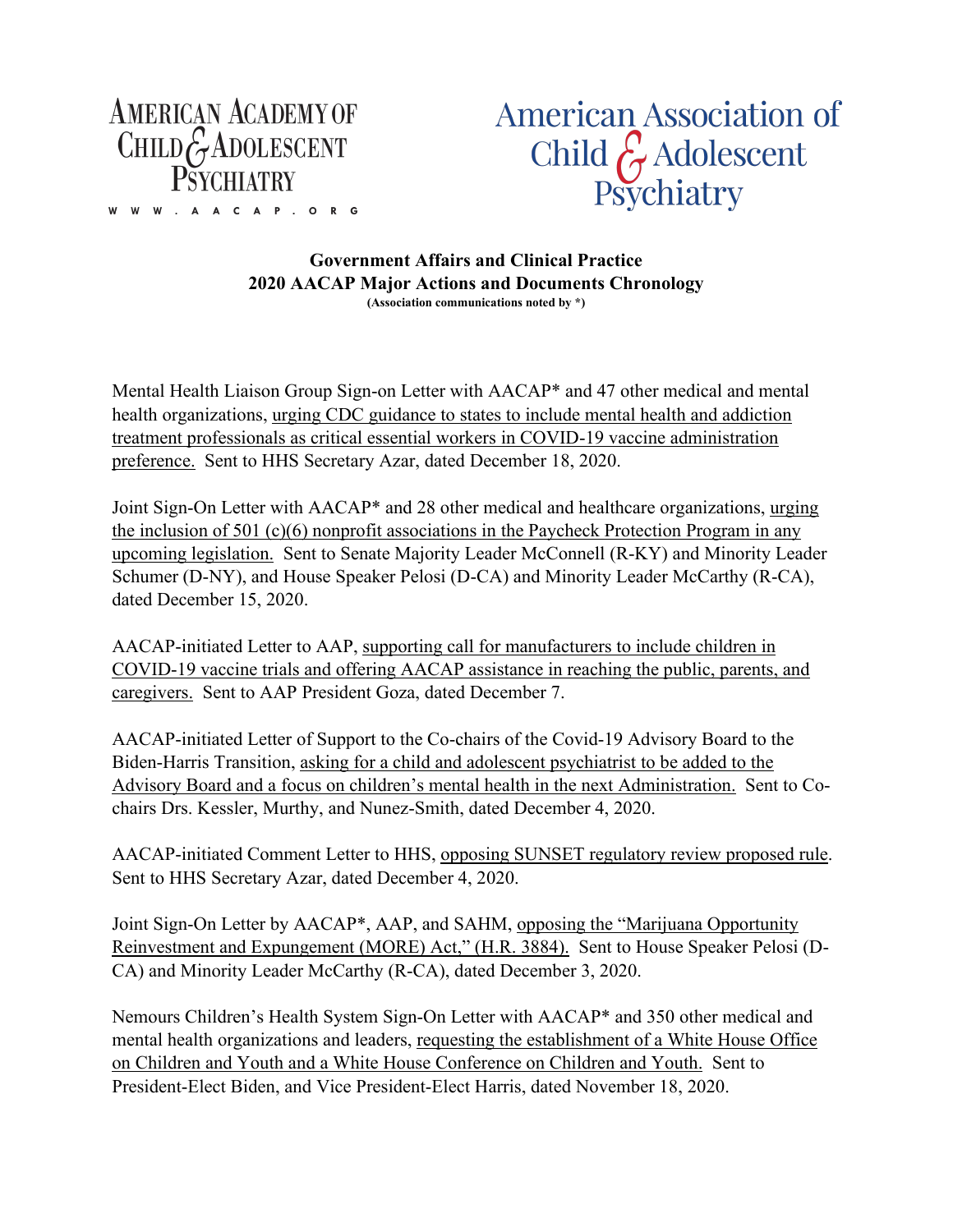AACAP\*-initiated Action Alert, urging Senate support for the "Mental Health Services for Students Act," (H.R. 1109, as amended and passed by the House). Sent to AACAP members, dated November 17, 2020.

AMA Sign-On Letters with AACAP and 116 other medical and mental health organizations, urging CMS and Insurance Companies nationwide to implement and pay CPT Code 99072 to compensate for the additional expenses in treating patients during the pandemic. Sent to CMS Administrator Verma and heads of CIGNA, Humana, HCSC, BCBSA, Anthem, AHIP, UHG, and Aetna, dated November 10, 2020.

AACAP and APA Joint Comment Letter, to the Department of Homeland Security stating opposition to proposed changes that would threaten the status of J-1 visa holders. Sent to DHS Sr. Official Performing the Duties of the General Counsel Mizelle, dated October 26, 2020.

AACAP and APA Joint Statement, expressing deep concern that parents cannot be found for 545 migrant children separated at the border. Sent October 22, 2020.

AACAP-initiated Comment Letter, to the Department of Homeland Security stating opposition to proposed changes that would threaten the status of J-1 visa holders. Sent to DHS Sr. Official Performing the Duties of the General Counsel Mizelle, dated October 16, 2020.

Joint Sign-On Letter with AACAP\* and 38 other mental health organizations, expressing support for the "Improving Data Collection for Adverse Childhood Experiences Act," (H.R. 7689). Sent to Rep. McBath (D-GA), dated October 16, 2020.

AACAP-initiated Comment Letter, opposing Oregon Ballot Measure 109 "The Psilocybin Mushroom Services Program Initiative." Sent to Secretary of State Clarno, dated October 12, 2020.

AACAP-initiated Comment Letter, on Medicare Physician Fee Schedule proposals for 2021. Sent to HHS CMS Administrator Verma, dated October 2, 2020.

Joint Sign-On Letter with AACAP\* and 33 other mental health and addiction treatment professionals, expressing support for the "Eating Disorders Prevention in Schools Act," (H.R. 6703). Sent to Chairman Bobby Scott (D-VA), and Ranking Member Foxx (R-NC), House Education and Labor Committee, and Chairman Roberts (R-KS), and Ranking Member Stabenow (D-MI), Senate Committee on Agriculture, Nutrition & Forestry, dated September 30, 2020.

AACAP\* -initiated Statement applauding House passage of H.R. 1109, "Mental Health Services for Students Act," dated September 29, 2020.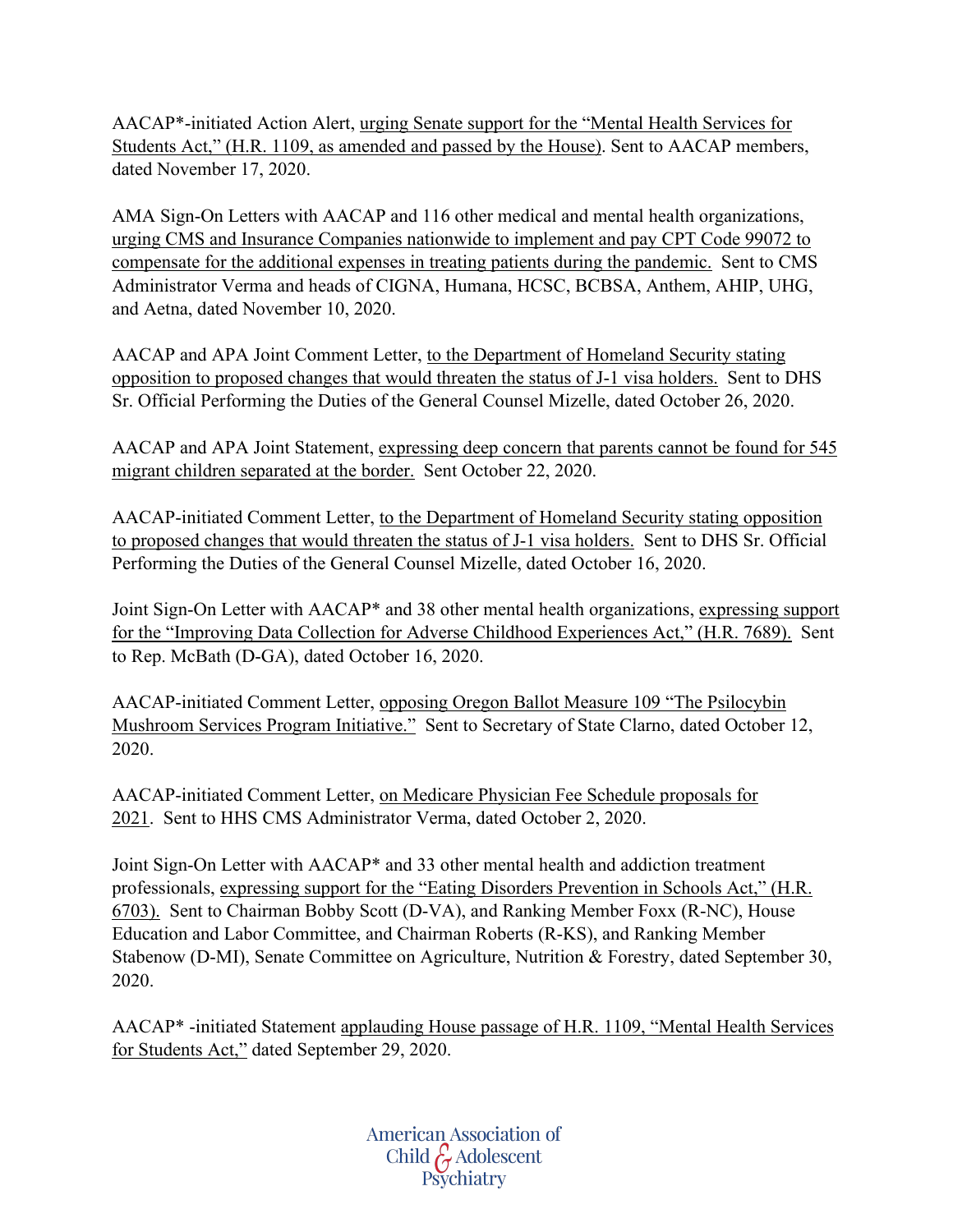AACAP\* -initiated Statement raising grave concerns about and urging withdrawal of the President's Executive Order - "Combating Race and Sex Stereotyping," dated September 25, 2020.

Mental Health Liaison Group Sign-On Letter with AACAP\* and 49 other medical and mental health organizations, in support of the "Dr. Lorna Breen Health Care Provider Act," (S. 4349 and H.R. 8094), to reduce and prevent suicide and mental health conditions among health care professionals. Sent to the co-sponsors Sens. Kaine (D-VA), Cassidy, MD (R-LA), Reed (D-RI), Young (R-IN), and Reps. Rose (D-NY), Riggleman (R-VA), McKinley (R-WV), Cisneros (D-CA), Brindisi (D-NY), and Griffith (R-VA), dated September 23, 2020.

Mental Health Liaison Group Sign-On Letter with AACAP\* and 33 other mental health organizations, in support of the "Facilitating Reforms that Offer Necessary Telehealth in Every Rural Community Act (FRONTIER)," (S. 4211). Sent to the co-sponsors Sens. Sullivan (R-AK) and Rosen (D-NV), dated September 22, 2020.

AMA Sign-On Letter with AACAP\* and 87 other medical organizations, opposing the "Medicare Mental Health Access Act," (S. 2772 and H.R. 884), which would change the definition of physician under the Medicare program to include clinical psychologists. Sent to Chairman Grassley (R-IA) and Ranking Member Wyden (D-OR), Senate Finance Committee, and Chairman Pallone (D-NJ) and Ranking Member Walden (R-OR), House Energy and Commerce Committee, and Chairman Neal (D-MA) and Ranking Member Brady (R-TX), House Ways and Means Committee, dated September 22, 2020.

AACAP\* -initiated Letter in support of the "Strengthening Mental Health Supports for BIPOC Communities Act," (H.R. 8141). Sent to the co-sponsors, Reps. Cárdenas (D-CA) and Johnson (D-TX), dated September 15, 2020.

AACAP\*-initiated Action Alert in collaboration with the New Jersey Council of Child and Adolescent Psychiatry, urging Governor Phil Murphy and legislators to fund the Department of Children & Families Mental Health Collaborative Care Program or the Pediatric Psychiatry Collaborative, dated September 10, 2020.

Child and Adolescent Mental Health Coalition Sign-On letter with AACAP\* and 50 other organizations, in support of the "Strengthening America's Families Act (SAFA)," (H.R. 7868) which would expand Infant Toddler Court Teams. Sent to the co-sponsors, Reps. DeLauro (D-CT) and Bilirakis (R-FL), rolling submission with no set date.

Kennedy Forum Joint Sign-On Letter with AACAP\* and 38 other national mental health and substance use disorder organizations, urging the enactment of California State Senate Bill 855, Health Coverage of Mental Health and Substance Use Disorders. Sent to Governor Newsom, dated September 6, 2020.

Sign-On Letter with AACAP\* and 65 other mental health and medical organizations, in support of Maternal Mental Health Hotline funding. Sent to the Chairman Blunt (R-MO), and Ranking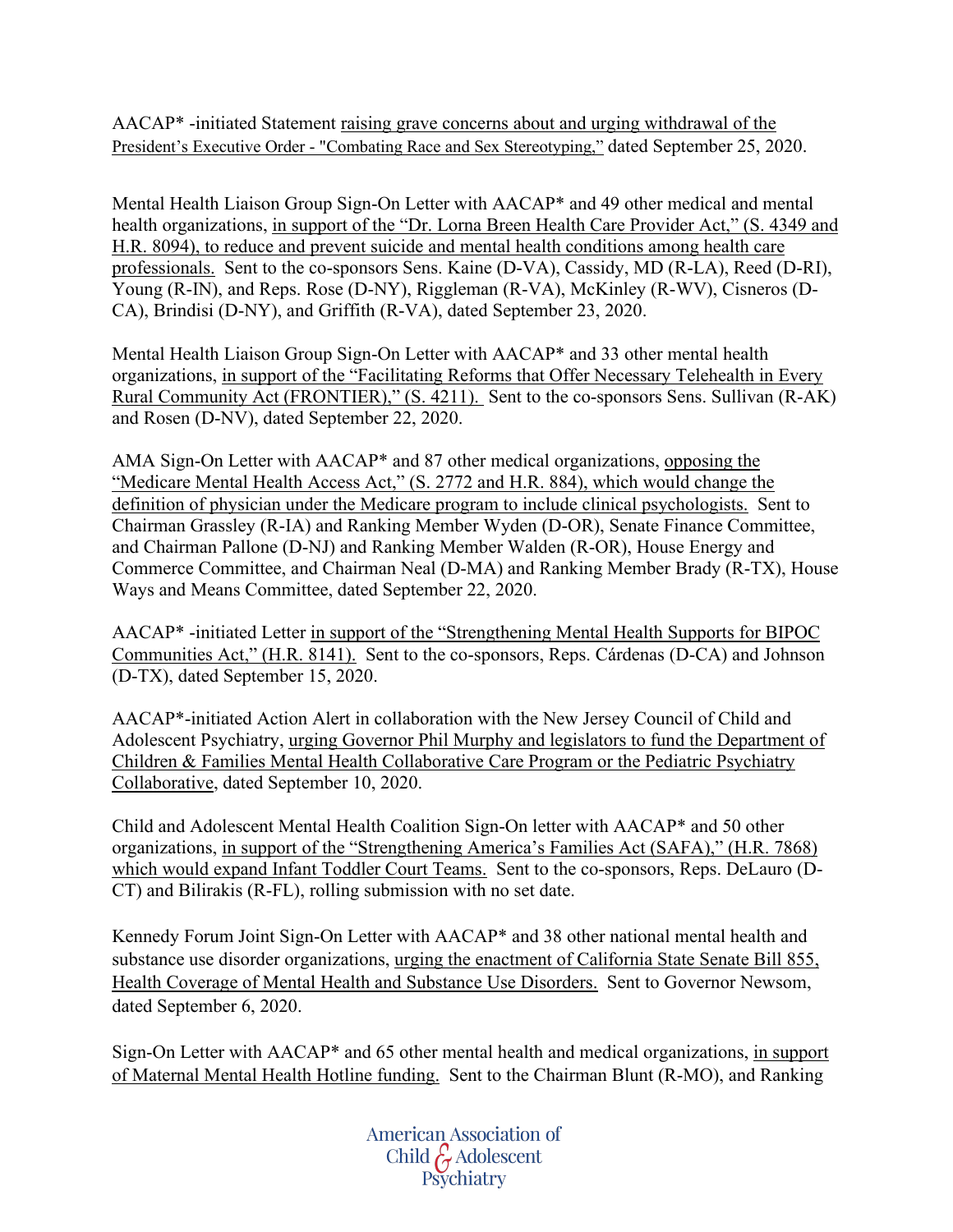Member Murray (D-WA), Senate Appropriations Subcommittee on Labor, Health and Human Services, Education and Related Agencies, dated September 5, 2020.

AACAP\*-initiated Joint Sign-On Letter with coalition partners and 50 other medical organizations, urging funding for the Pediatric Subspecialty Loan Repayment Program (PSLRP) in the FY 2021 appropriations bill and any final omnibus spending bill. Sent to bipartisan Senate Leadership of the Committee on Appropriations and Subcommittee on Labor, HHS, Education and Related Agencies, dated August 25, 2020.

AACAP\*-initiated Action Alert in collaboration with the California Academy of Child and Adolescent Psychiatry, urging California lawmakers to oppose AB 890, which would grant nurse practitioners independent practice, sent Aug. 20, 2020.

AACAP\*-initiated Action Alert in collaboration with the Greater St. Louis Regional Organization of Child and Adolescent Psychiatry, urging Missouri lawmakers to oppose legislation that would place minors as young as 14-years-old in adult prison when convicted of certain crimes, sent Aug. 11, 2020.

AMA Sign-On Letter with AACAP and 11 other mental health and other interested organizations, supporting the work of the Mental Health Parity and Addiction Equity Act Working Group of the National Association of Insurance Commissioners. Sent to NAIC Chair Dzurec, and Vice Chair Beyer, dated August 3, 2020.

AMA Sign-On Letter with AACAP\* and 113 other medical specialty organizations, opposing efforts to include surprise medical billing provisions in the next COVID-19 relief bill. Sent to Senate Majority Leader McConnell (R-KY) and Minority Leader Schumer (D-NY), and House Speaker Pelosi (D-CA) and Minority Leader McCarthy (R-CA), dated July 29, 2020.

Sign-On Letter with AACAP and 93 other child health, welfare, and safety organizations, urging the immediate end of family detention and the release of all migrant children and their families. Sent to ICE Acting Director Albence, dated July 17, 2020.

AACAP-initiated Joint Statement and Press Release with APA, detailing steps necessary for safely reopening schools this Fall, dated July 15, 2020.

AACAP-initiated Letter, requesting that CMS consider making permanent certain telehealth flexibilities that have helped our members better serve their patients during the pandemic and that would provide continuity of care post-pandemic. Sent to HHS Administrator Verma, dated July 7, 2020.

AMA Sign-On Letter with AACAP and 101 other medical organizations, urging HHS to waive budget neutrality requirements for new Medicare E&M office visit payments, due to COVID-19. Sent to HHS Secretary Azar, dated July 1, 2020.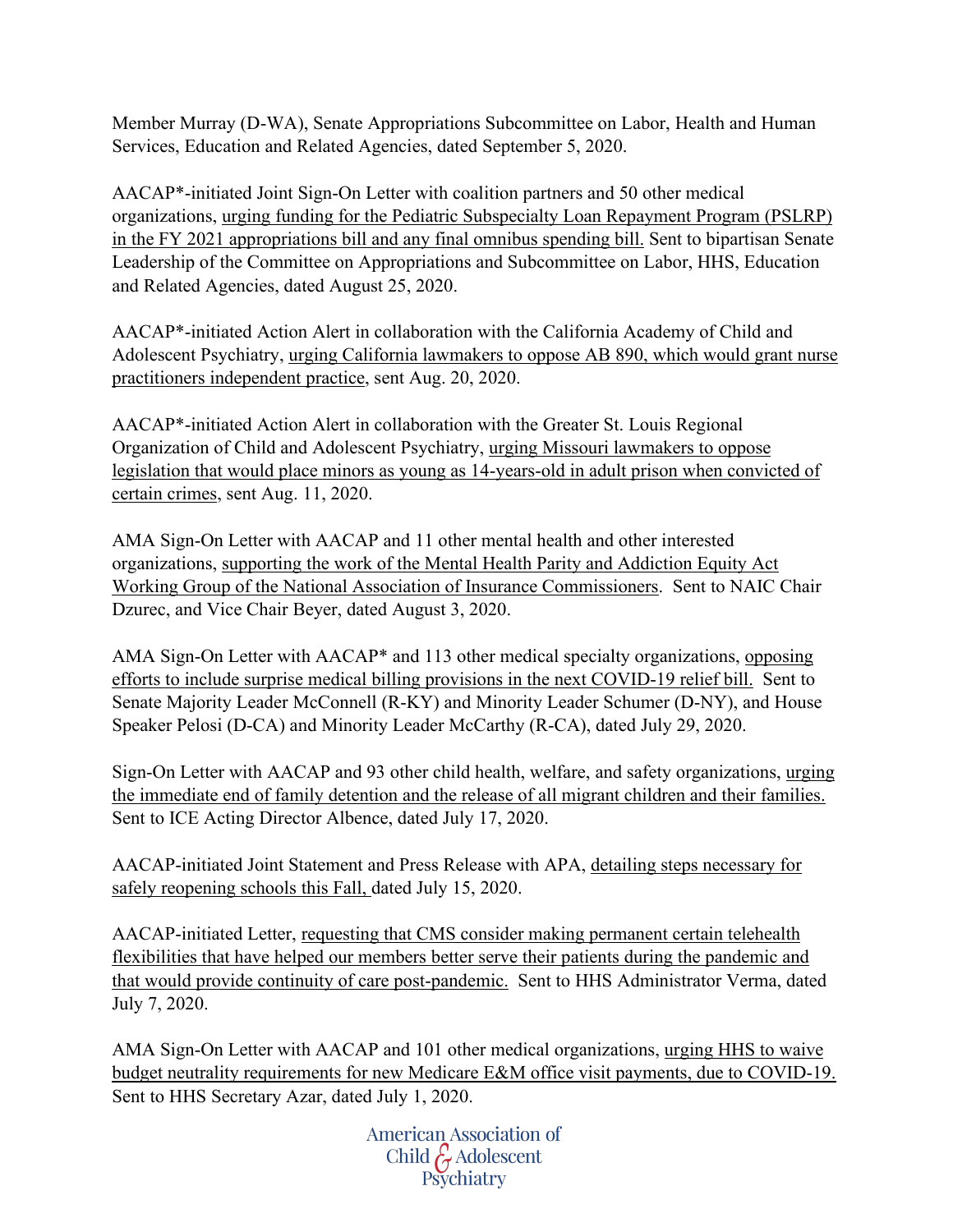AACAP\*-initiated Letter, expressing support for the "Conrad State 30 and Physician Access Reauthorization Act," (S. 948 and H.R. 2895). Sent to Sens. Klobuchar (D-MN) and Collins (R-ME), and Reps. Schneider (D-IL) and Bacon (R-NE), dated July 1, 2020.

AACAP\*-initiated Letter, expressing support for key provisions of the "Patient Protection and Affordable Care Enhancement Act," (H.R. 1435), on House passage. Sent to House Speaker Pelosi (D-CA), House Energy and Commerce Committee Chairman Pallone (D-NJ), House Ways and Means Committee Chairman Neal (D-MA), and House Education and Labor Committee Chairman Scott (D-VA), dated June 30, 2020.

Mental Health Liaison Group Sign-On Letter with AACAP and 56 other medical and mental health organizations, urging an extension and increase in the Federal Medical Assistance Percentage during the COVID-19 national health emergency. Sent to Senate Majority Leader McConnell (R-KY) and Minority Leader Schumer (D-NY), dated June 25, 2020.

Sign-On Letters by AACAP and 11 other medical organizations, supporting continuation of telemedicine benefits and flexibilities beyond the current COVID-19 public health emergency. Sent separately to the National Governors Association, National Association of Insurance Commissioners, and National Conference of State Legislators, dated June 24, 2020.

AACAP-initiated Comment Letter, urging the immediate retraction of ACA Sec. 1557 Final Rule, dismantling protections against discrimination for patients who are transgender, LGBTQ, women, and others, in healthcare settings. Sent to HHS Secretary Azar, dated June 23, 2020.

Mental Health Liaison Group Sign-On Letter with AACAP\* and 54 other medical and mental health organizations, urging inclusion of investments and policies to mitigate mental health and substance use-related effects of COVID-19 and the impact on patients and families, and those providing care, in any next relief package. Sent to Senate Majority Leader McConnell (R-KY) and Minority Leader Schumer (D-NY), dated June 22, 2020.

AACAP-initiated Action Alert\* urging Congress not to change scope of practice laws for Federal health insurance programs, in opposition to H.R. 884, sent June 19, 2020.

AMA Sign-On Letter with AACAP\* and 100 other medical organizations, urging Congress to extend eligibility for the PPP loan program to include  $501(c)(6)$  nonprofit organizations in the next COVID-19 aid package. Sent to Senate Majority Leader McConnell (R-KY) and Minority Leader Schumer (D-NY), and House Speaker Pelosi (D-CA) and Minority Leader McCarthy (R-CA), dated June 17, 2020.

Mental Health Liaison Group Sign-On Letter with AACAP\* and 41 other mental health organizations, urging the passage of the "National Suicide Hotline Designation Act," (S. 2661 and H.R. 4194) designating 988 as the crisis hotline number. Sent to House Speaker Pelosi (D-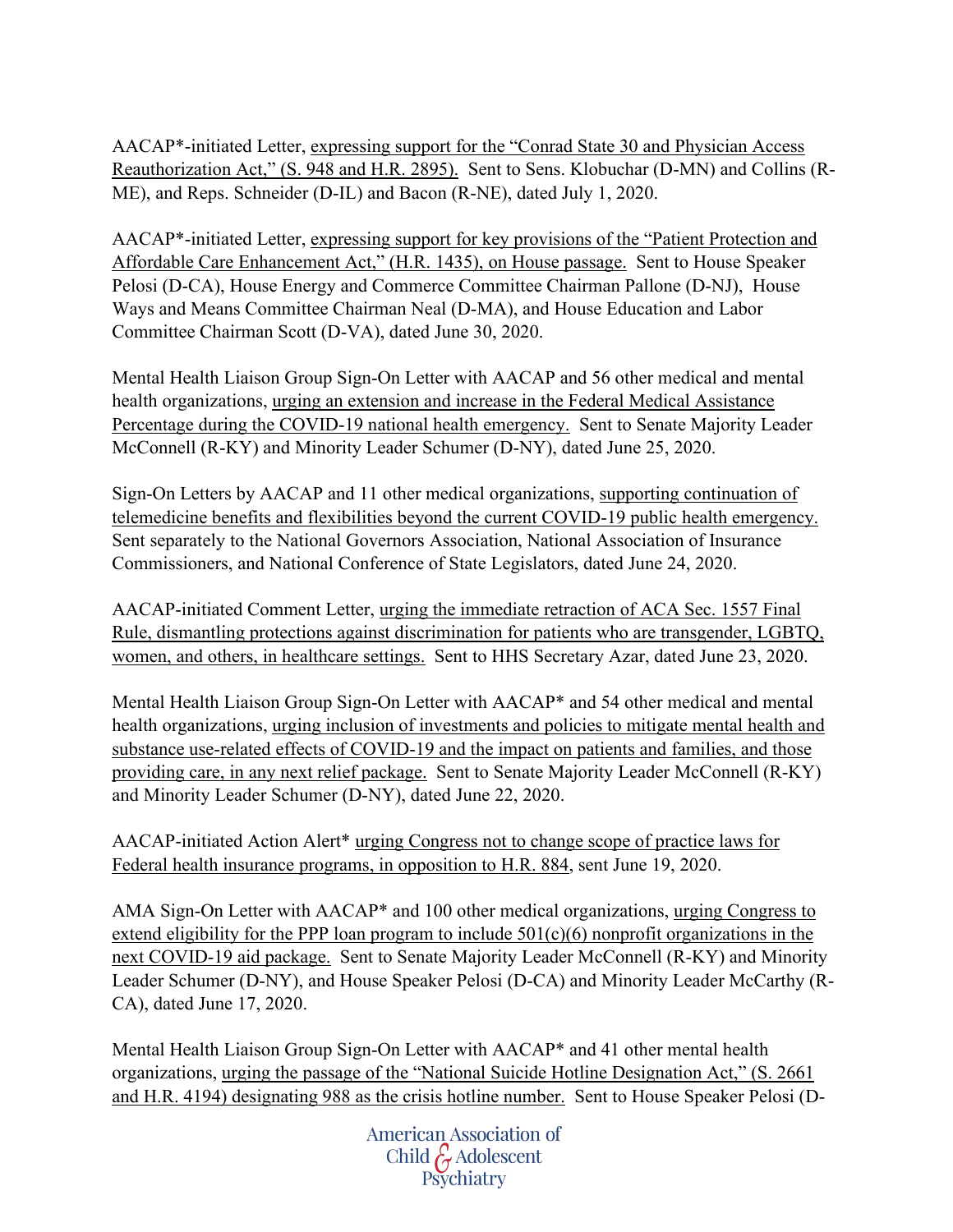CA), House Minority Leader McCarthy (R-CA), House Energy and Commerce Committee Chairman Pallone (D-NJ), and Ranking Member Walden (R-OR), dated June 17, 2020.

AMA Sign-On Letter with AACAP\* and 112 other medical organizations, opposing the Centers for Medicare and Medicaid Services proposal to expand the scope of services non-physicians furnish in Inpatient Rehabilitation Facilities, and urging CMS to uphold the role of rehabilitation physicians in delivering and overseeing care for patients (CMS-1729-P). Sent to CMS Administrator Verma, dated June 11, 2020.

Mental Health Liaison Group Sign-On Letter with AACAP\* and 46 other mental health and substance use disorder organizations, in support of the "COVID-19 Mental Health Research Act," (H.R. 6645). Sent to House Energy and Commerce Committee Chairman Pallone (D-NJ), Ranking Member Walden (R-OR), and Health Subcommittee Chairwoman Eshoo (D-CA), and Ranking Member Burgess, MD (R-TX), dated June 10, 2020.

AACAP-initiated Comment Letter, urging the Centers for Medicare and Medicaid Services to maintain regulatory flexibility in response to the COVID-19 Public Health Emergency and beyond (CMS-1744-IFC). Sent to CMS Administrator Verma, dated June 10, 2020.

AMA Sign-On Letter with AACAP\* and 134 other medical organizations, urging Congress to include liability protections for physicians in the next COVID-19 relief package, in particular the "Coronavirus Provider Protection Act", (H.R. 7059). Sent to Senate Majority Leader McConnell (R-KY) and Minority Leader Schumer (D-NY), and House Speaker Pelosi (D-CA) and Minority Leader McCarthy (R-CA), dated June 9, 2020.

AACAP Letter in support of, the American Academy of Pediatrics (AAP) proposal to HRSA for the Supporting Fetal Alcohol Spectrum Disorder Screening and Intervention (HRSA-20-111) funding opportunity. Sent to AAP Senior Director Crane, dated June 8, 2020.

AACAP\*-initiated Letter in support of, "The Healthcare Workforce Resilience Act," (S. 3599 and H.R. 6788), calling for the recapturing of 15,000 unused visas from previous years to be made available to non-citizen international medical graduates (IMGs). Sent to the sponsors, Sens. Perdue (R-GA), and Durbin (D-IL), and Reps. Schneider (D-IL), and Cole (R-OK), dated May 22, 2020.

ACEP Joint Statement with AACAP and multiple other mental health, physician, and emergency medicine associations, supporting clinician access to needed mental health services for front-line medical professionals and other clinicians in the COVID-19 pandemic, dated May 21, 2020.

Sign-On Letter with AACAP\* and 28 other pediatric medical organizations, urging Congress to direct HHS to prioritize access to the \$75 billion provider relief fund to those who have not received relief grants, especially those in pediatric medicine. Sent to Senate Majority Leader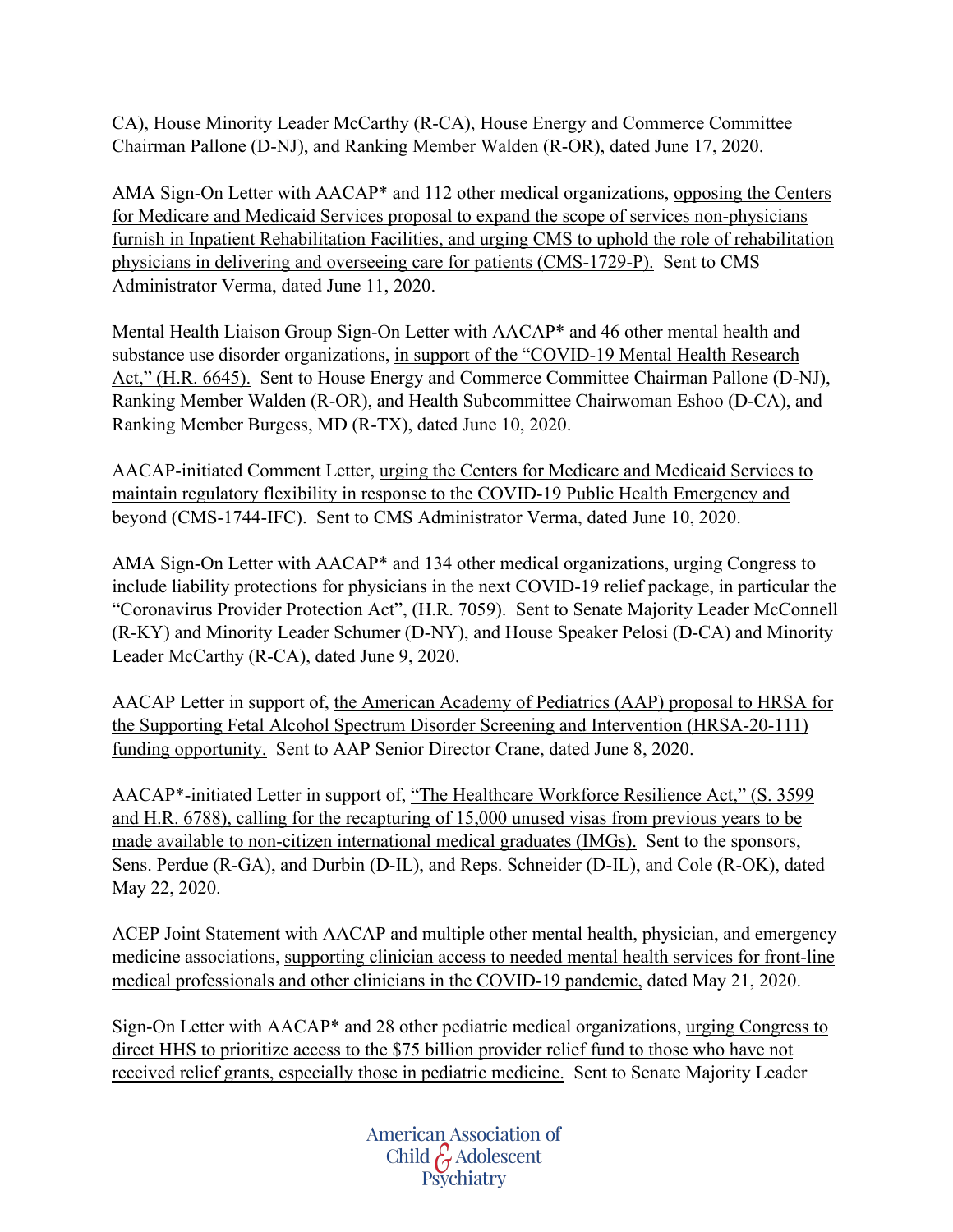McConnell (R-KY) and Minority Leader Schumer (D-NY), and House Speaker Pelosi (D-CA) and Minority Leader McCarthy (R-CA), dated May 13, 2020.

AACAP-initiated Action Alert\* calling on Association members to offer AACAP's COVID-19 web resources for children and families and their clinical expertise to state lawmakers, dated May 13, 2020.

Mental Health Liaison Group Sign-on Letter with AACAP\* and 48 other medical and mental health organizations, expressing strong support for the "Health Care at Home Act," (H.R. 6644), which would require group health plans and health insurers to cover telehealth services, including mental health and substance use disorder services, during the COVID-19 public health emergency. Sent to the sponsors, Reps. Schrier, MD (D-WA), and Roe, MD (R-TN), dated May 11, 2020.

AACAP-initiated Action Alert\* calling on Association trainees and other members to urge Congress to fund the Pediatric Subspecialty Loan Relief Program, dated May 7, 2020.

APA (Psychiatry) Sign-On Letter with AACAP and 10 other psychiatric organizations, urging USCIS to extend visas for one year, resume premium processing, and expedite approvals of extensions and status changes for non-U.S. citizen international medical graduates (IMGs) practicing or otherwise lawfully present in the U.S. Sent to Acting Director USCIS Cuccinelli, dated May 1, 2020.

AACAP-initiated Action Alert\* calling on Association members to urge Congress to support legislation that would achieve ERISA plan payment for telehealth services on par with in-office services, dated April 27, 2020.

Mental Health Liaison Group Sign-On Letter with AACAP\* and 42 other medical and mental health organizations, calling for ERISA coverage of telehealth services in any additional COVID-19 relief package. Sent to Senate Majority Leader McConnell (R-KY) and Minority Leader Schumer (D-NY), and House Speaker Pelosi (D-CA) and Minority Leader McCarthy (R-CA), and the committees of jurisdiction, dated April 30, 2020.

APA (Psychiatry) Sign-On Letter and White Paper with AACAP, AAAP, ACAAM, ASAM, AMERSA, and ISAM, addressing resource limitations in confronting opioid use disorder nationally. Sent to Special Masters Cohen and Yanni, and Members of the Settlement Groups for the MDL *In Re: National Prescription Opiate Litigation and Clients*, dated April 27, 2020.

Sign-On Letter with AACAP\* and 197 other children, youth, and family organizations, urging that any additional COVID-19 relief package cover children in mixed-immigration status families and address DACA recipients and families. Sent to Senate Majority Leader McConnell (R-KY) and Minority Leader Schumer (D-NY), and House Speaker Pelosi (D-CA) and Minority Leader McCarthy (R-CA), dated April 17, 2020.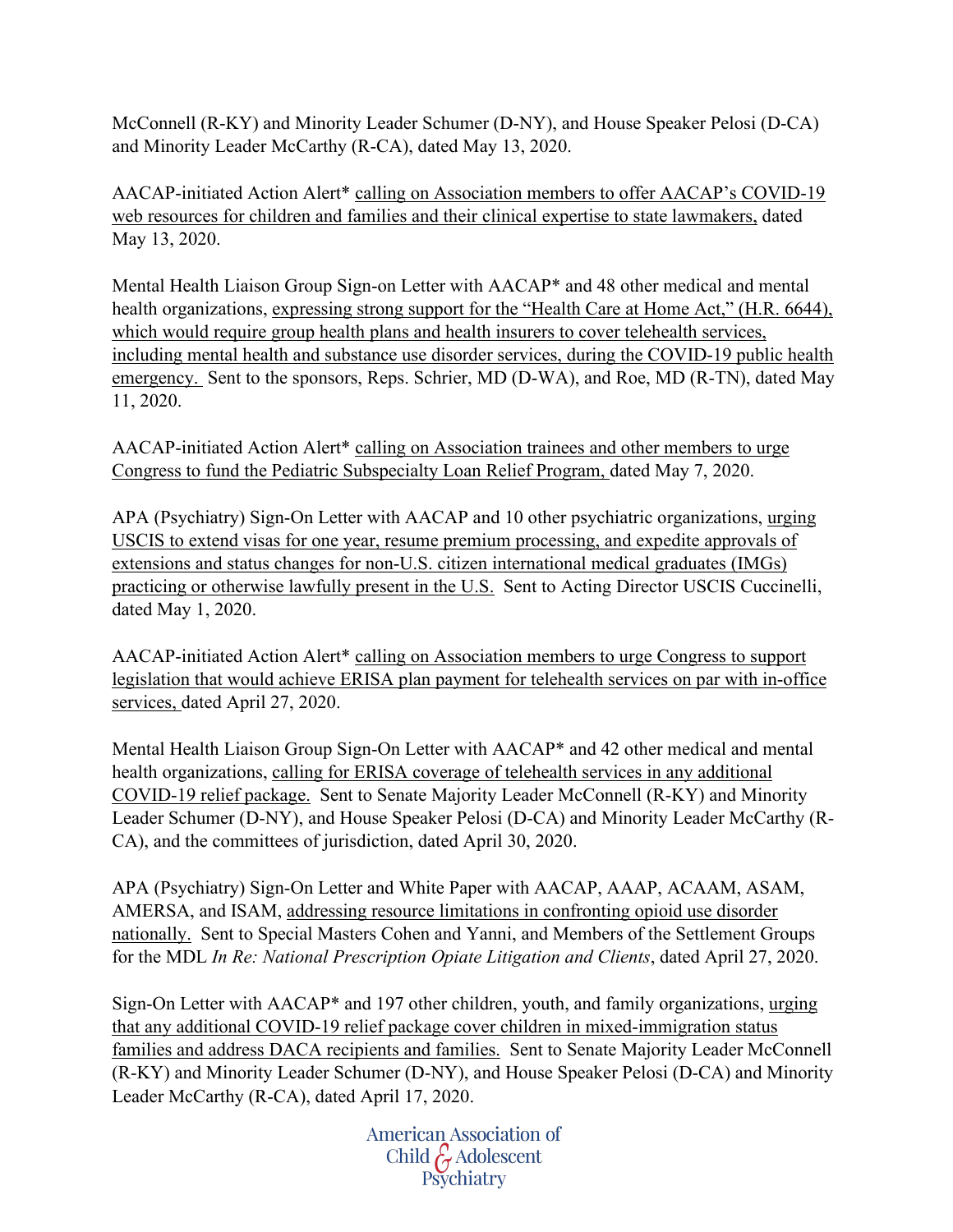AMA Sign-On Letter with AACAP\* and 137 other medical organizations, urging Congress to take multiple recommended actions to protect patients, physicians, and the public in any additional COVID-19 relief package. Sent to Senate Majority Leader McConnell (R-KY) and Minority Leader Schumer (D-NY), and House Speaker Pelosi (D-CA) and Minority Leader McCarthy (R-CA) and all members of Congress, dated April 15, 2020.

Sign-On Letter with AACAP\* and 37 other medical and dental associations, urging that emergency financial relief for  $501(c)(6)$  tax-exempt medical and dental trade associations impacted by COVID-19 be included in any next legislative package or supplemental appropriations bills. Sent to bipartisan Senate and House leadership of the Small Business Committees, dated April 13, 2020.

Sign-On Letter with AACAP\* and 103 other medical specialty organizations, recommending telemedicine guidelines for member companies and licensees to harmonize the disparate requirements physicians are facing during the COVID-19 national emergency. Sent to Blue Cross Blue Shield Association Vice President, Medical Affairs and Interim Chief Medical Officer Nelson, dated April 13, 2020.

Sign-On Letter with AACAP\* and 104 other medical specialty organizations, recommending telemedicine guidelines for member companies and licensees to harmonize the disparate requirements physicians are facing during the COVID-19 national emergency. Sent to America's Health Insurance Plans President and CEO Eyles, dated April 13, 2020.

AMA Sign-On Letter with AACAP\* and 134 other medical specialty organizations, urging HHS to provide one month of billing revenue to each physician (MD or DO) enrolled in Medicare or Medicaid to replace financial losses and non-reimbursable expenses due to COVID-19. Sent to HHS Secretary Azar, dated April 7, 2020.

AACAP-initiated Comment Letter on Public Access to Peer-Reviewed Scholarly Publications, Data and Code Resulting From Federally Funded Research. Sent to Office of Science and Technology Policy (OSTP) Assistant Director for Academic Engagement Nichols, dated April 1, 2020.

Sign-On Letter with AACAP\* and 199 other medical and mental health organizations, asking Congress to provide \$50 million in funding for U.S. Centers for Disease Control and Prevention, and the National Institutes of Health, to conduct public health research into firearm morbidity and morbidity prevention. Sent to bipartisan Senate and House Leadership of the Committees on Appropriations and Subcommittees on Labor, HHS, Education and Related Agencies, dated March 30, 2020.

Mental Health Liaison Group Sign-On Letter with AACAP\* and 53 other medical and mental health organizations, requesting temporarily lifting restrictions on telebehavioral health at all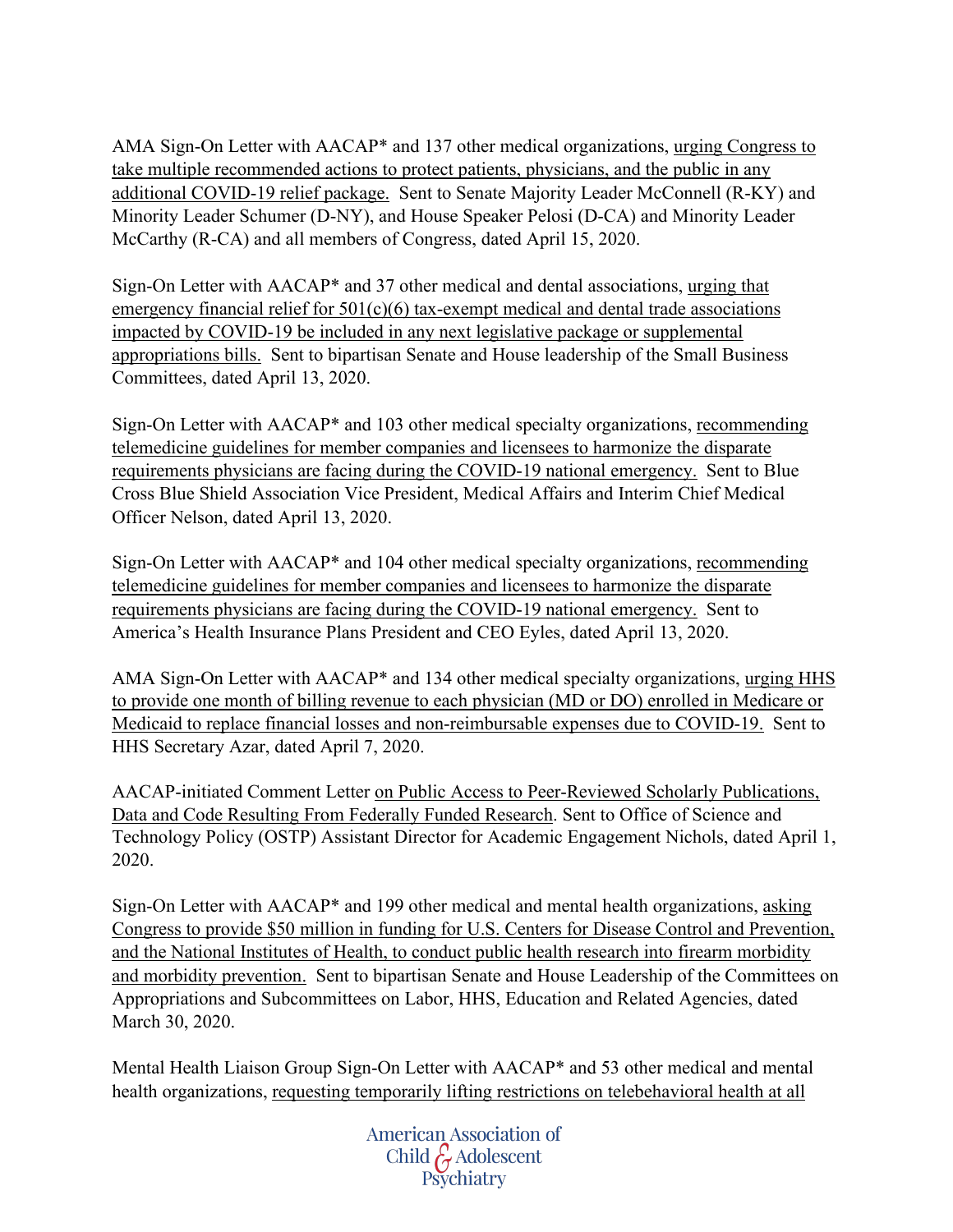levels of care by telephone or video for individuals regardless of insurance plan and ensure payment parity until the conclusion of the COVID-19 national emergency. Sent to Senate Majority Leader McConnell (R-KY) and Minority Leader Schumer (D-NY), and House Speaker Pelosi (D-CA) and Minority Leader McCarthy (R-CA), dated March 25, 2020.

Mental Health Liaison Group Sign-On Letter with AACAP\* and 53 other medical and mental health organizations, requesting states temporarily lift restrictions on telebehavioral health at all levels of care by telephone or video for individuals regardless of insurance plan and ensure payment parity until the conclusion of the COVID-19 national emergency. Sent to National Association of Insurance Commissioners, Webb, and Bradstreet, dated March 25, 2020.

AMA Sign-On Letter with AACAP\* and 116 other medical specialty organizations, urging that medical practices and their immediate public health and PPE needs be addressed in the third stimulus package related to COVID-19. Sent to Senate Majority Leader McConnell (R-KY) and Minority Leader Schumer (D-NY), and House Speaker Pelosi (D-CA) and Minority Leader McCarthy (R-CA), dated March 25, 2020.

Sign-On Letter with AACAP\* and 49 other medical and mental health organizations, requesting \$50 million in funding for the Pediatric Subspecialty Loan Repayment Program in the Senate and House Fiscal Year 2021 Labor, HHS, Education and Related Agencies appropriations bill. Sent to bipartisan Senate and House Leadership of the Committees on Appropriations and Subcommittees on Labor, HHS, Education and Related Agencies, dated March 24, 2020.

Sign-On Letter with AACAP\* and 27 other medical and mental health organizations, requesting \$180 million in funding for the Environmental Influences on Child Health Outcomes (ECHO) program in the Senate and House Fiscal Year 2021 Labor, HHS, Education and Related Agencies appropriations bill. Sent to bipartisan Senate and House Leadership of the Committees on Appropriations and Subcommittees on Labor, HHS, Education and Related Agencies, dated March 23, 2020.

Human Rights Campaign Release with AACAP\* and 9 other medical and education associations, expressing alarm at increased state legislation that would directly harm and discriminate against transgender people, especially children. Sent to various state lawmakers, dated March 19, 2020.

Sign-On Letter with AACAP and 20 other medical specialty associations, urging twice weekly Federal updates for physician groups on COVID-19 by HHS. Sent to HHS Asst. Sec. for Preparedness and Response, Kadlec, dated March 18, 2020.

Sign-On Letter with AACAP\* and 23 other medical specialty and dental associations, urging inclusion of tax-exempt organizations in federal aid packages or supplemental appropriations measures, due to real and potential losses as a result of COVID-19. Sent to Senate Majority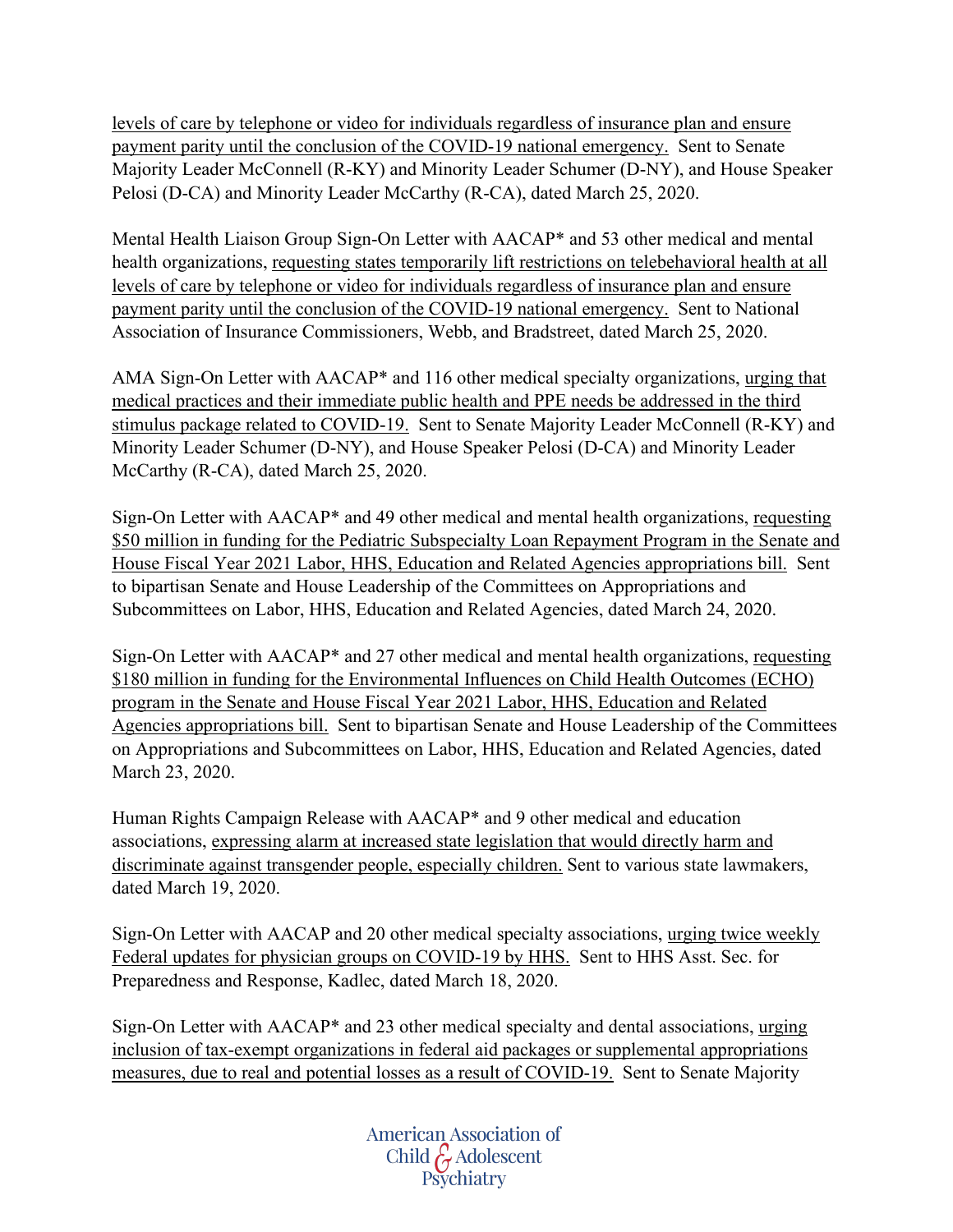Leader McConnell (R-KY) and Minority Leader Schumer (D-NY), and House Speaker Pelosi (D-CA) and Minority Leader McCarthy (R-CA), dated March 13, 2020.

Sign-On Letter with AACAP\* and 43 other medical and mental health organizations, urging the government to address the cognitive and mental health dimensions of the possible Coronavirus public health crisis. Sent to Vice President Pence, HHS Secretary Azar, CDC Director Redfield, and NIAID Director Fauci, dated March 5, 2020.

Mental Health Liaison Group Sign-On Letter with AACAP\* and 40 other medical and mental health organizations, requesting oversight hearings and evaluation of the impact of the sharing of confidential therapy records on detained children as carried out by the Office of Refugee Resettlement (ORR) and Immigration and Customs Enforcement (ICE). Sent to Chairman Johnson (R-WI), and Ranking Member Peters (D-MI), Senate Committee on Homeland Security and Governmental Affairs, and Chairman Thompson (D-MS), and Ranking Member Rogers (R-MI), House Committee on Homeland Security, and Chairwoman Maloney (D-NY), and Ranking Member Jordan (R-OH), House Committee on Oversight and Reform, dated February 28, 2020.

AACAP-initiated Letter condemning recent actions by Office of Refugee Resettlement (ORR) and Immigration and Customs Enforcement (ICE) that released confidential medical information into deportation proceedings. Sent to ORR Director Hayes and ICE Acting Director Albence, dated February 18, 2020.

Mental Health Liaison Group Sign-On Letter with AACAP\* and 43 other medical and mental health organizations, in support of the Federal Communications Commission's (FCC) proposed rule, "Implementation of the National Suicide Hotline Improvement Act of 2018." Sent to FCC Chairman Pai, dated February 14, 2020.

Sign-On Letter with AACAP\* and 26 other medical and mental health organizations, in support of "The Nutrition Counseling Aiding Recovery for Eating Disorders Act (Nutrition CARE Act of 2019)", (S. 2907 and H.R. 3711). Sent to Chairman Grassley (R-IA) and Ranking Member Wyden (D-OR), Senate Committee on Finance; Chairman Pallone (D-NJ) and Ranking Member Walden (R-OR), House Energy and Commerce Committee; and Chairman Neal (D-MA) and Ranking Member Brady (R-TX), House Ways and Means Committee, dated February 4, 2020.

Sign-On Letter with AACAP\* and 62 other state medical and national medical specialty organizations, urging the Centers for Medicare and Medicaid Services (CMS) to withdraw the proposed rule on Medicaid Fiscal Accountability and work with us on alternatives to ensure efficient use of taxpayer dollars and protect patient access to Medicaid services. Sent to CMS HHS Administrator Verma, dated February 1, 2020.

AACAP-initiated Letter with the Nebraska Council of Child and Adolescent Psychiatry, expressing strong opposition to LB817 that would establish a state licensure to allow